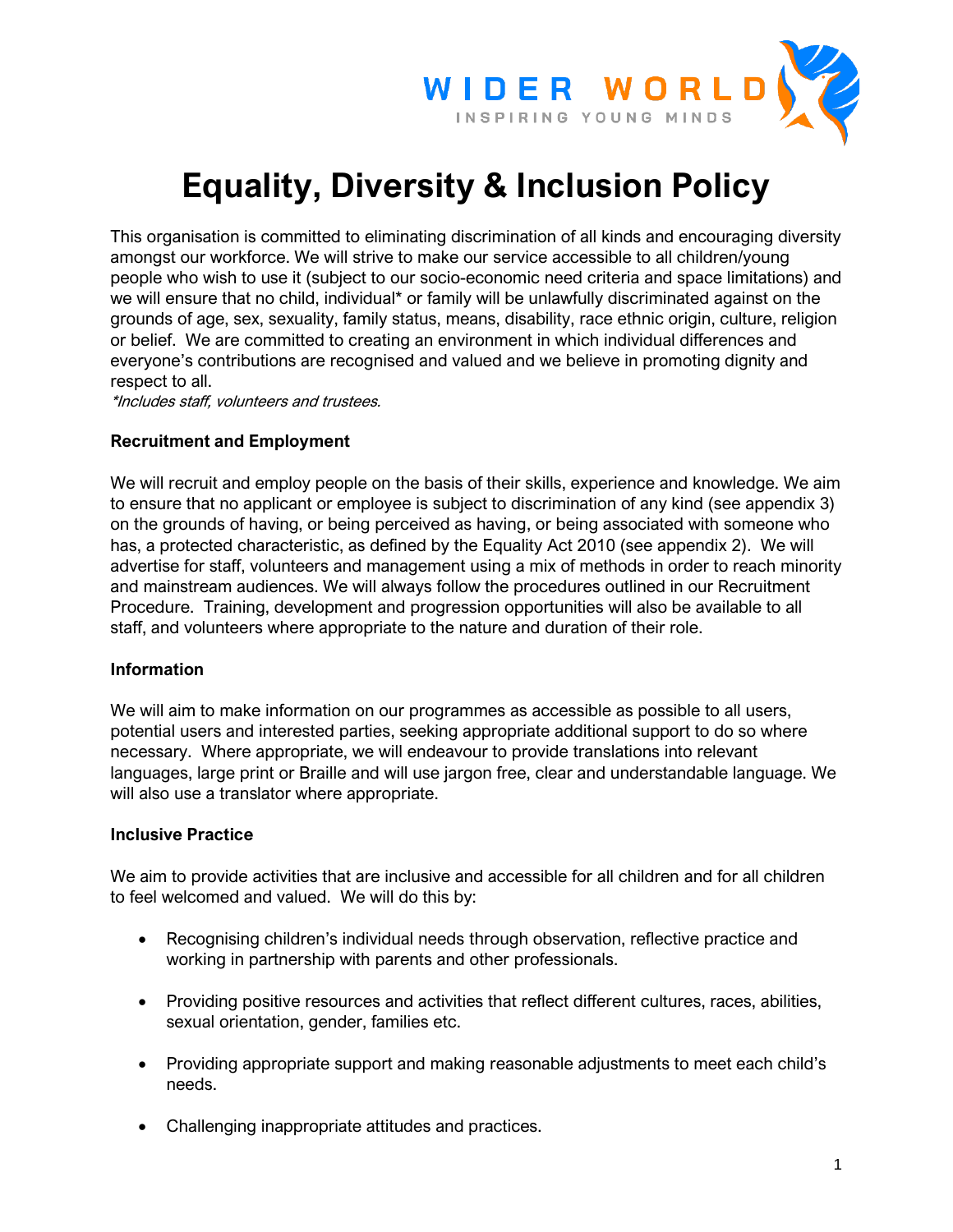## **Harassment**

We will not tolerate incidents of harassment or abuse and will address any complaint or occurrence of harassment or abuse promptly. This includes harassment by third party and harassment directed at others, as defined by the Equalities Act 2010.

We will deal with incidents sensitively, with a view to supporting both parties involved in the incident, that is the person who has been harassed and the perpetrator. We will work with the perpetrator with the aim of helping them to overcome their prejudice and understand the effect of their behaviour.

Cases of harassment will invoke disciplinary measures for the perpetrator. For staff and management this will be in line with our Disciplinary and Grievance Procedures. In the case of parents exhibiting discriminatory behaviour, we will remind them of their need to comply with this policy. If further incidents occur, this will result in their child being withdrawn from future programmes until written assurance has been received stating that they will comply with it.

Parents with concerns over staff or volunteer behaviour should follow our general complaints policy.

Where the perpetrator is a child, we will follow our Behaviour Management/Anti Bullying Policy and Procedures.

All incidents of harassment or abuse will be recorded as an incident on the appropriate form.

#### **Staff Awareness and Training**

All staff and volunteers will be made aware of this policy through the induction procedure. Staff and management will be offered training in all relevant aspects of Equal Opportunities where necessary for their role.

#### **Monitoring**

Through reflective practice and self evaluation, we will implement monitoring systems to highlight shortcomings and review our procedures and practice accordingly on a regular basis. This policy itself will be reviewed annually.

Date Agreed: 15<sup>th</sup> December 2014

Role of signatory: Director

Review Date: 23rd November 2020

Signed by: Jonothan Hope Signature: Allen Signature: Allen Signature: Allen Signature: Allen Signature: Allen Signature: Allen Signature: Allen Signature: Allen Signature: Allen Signature: Allen Signature: Allen Signature: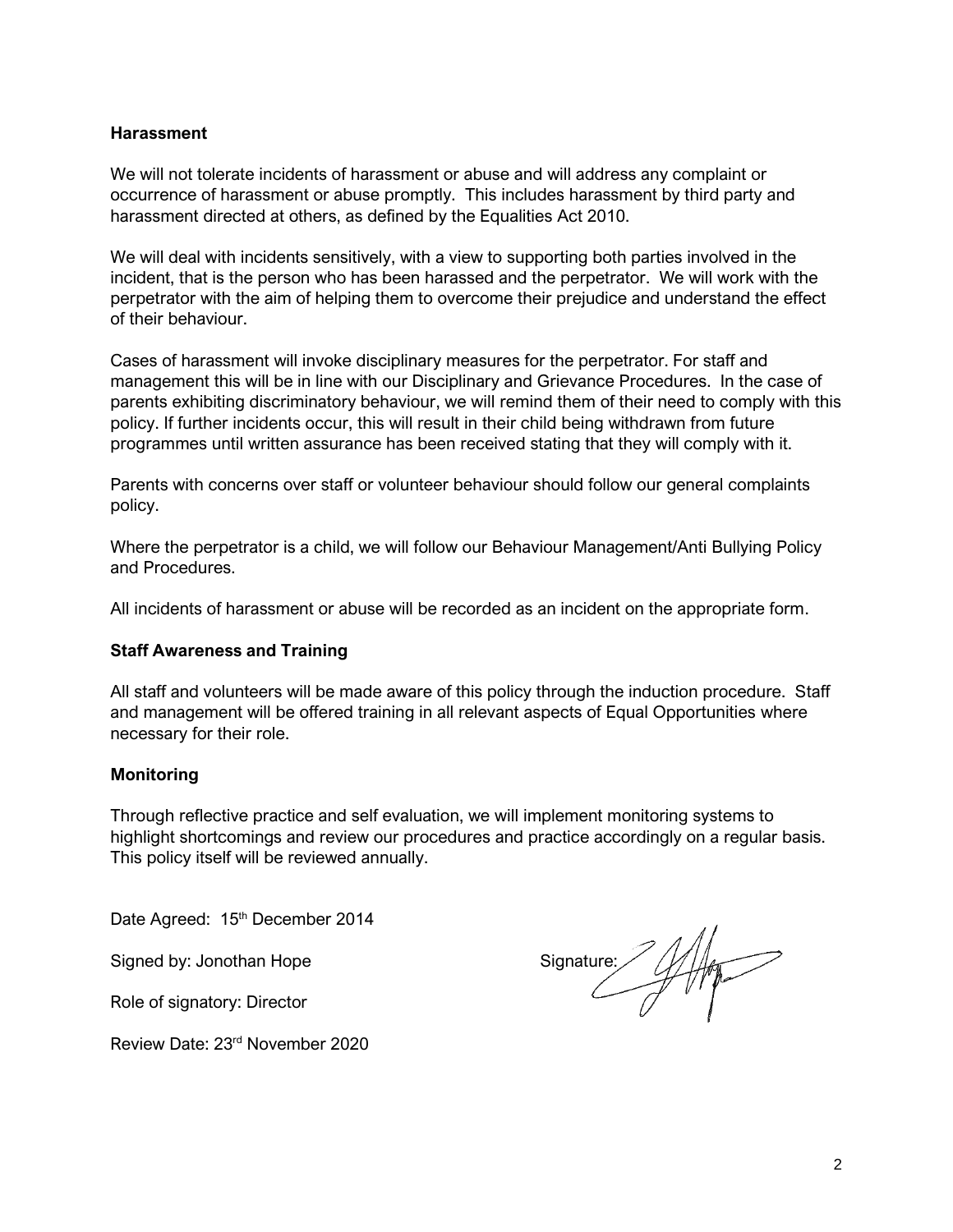## **Appendix 1 - Equality Act 2010**

The Act brings together for the first time all the legal requirements on equality that the private, public and voluntary sectors need to follow. It affects equality law at work and in delivering all sorts of services. It replaces all the existing equality law including:

- The Equal Pay Act 1970
- The Sex Discrimination Act 1975
- The Race Relations Act 1976
- The Disability Discrimination Act 1995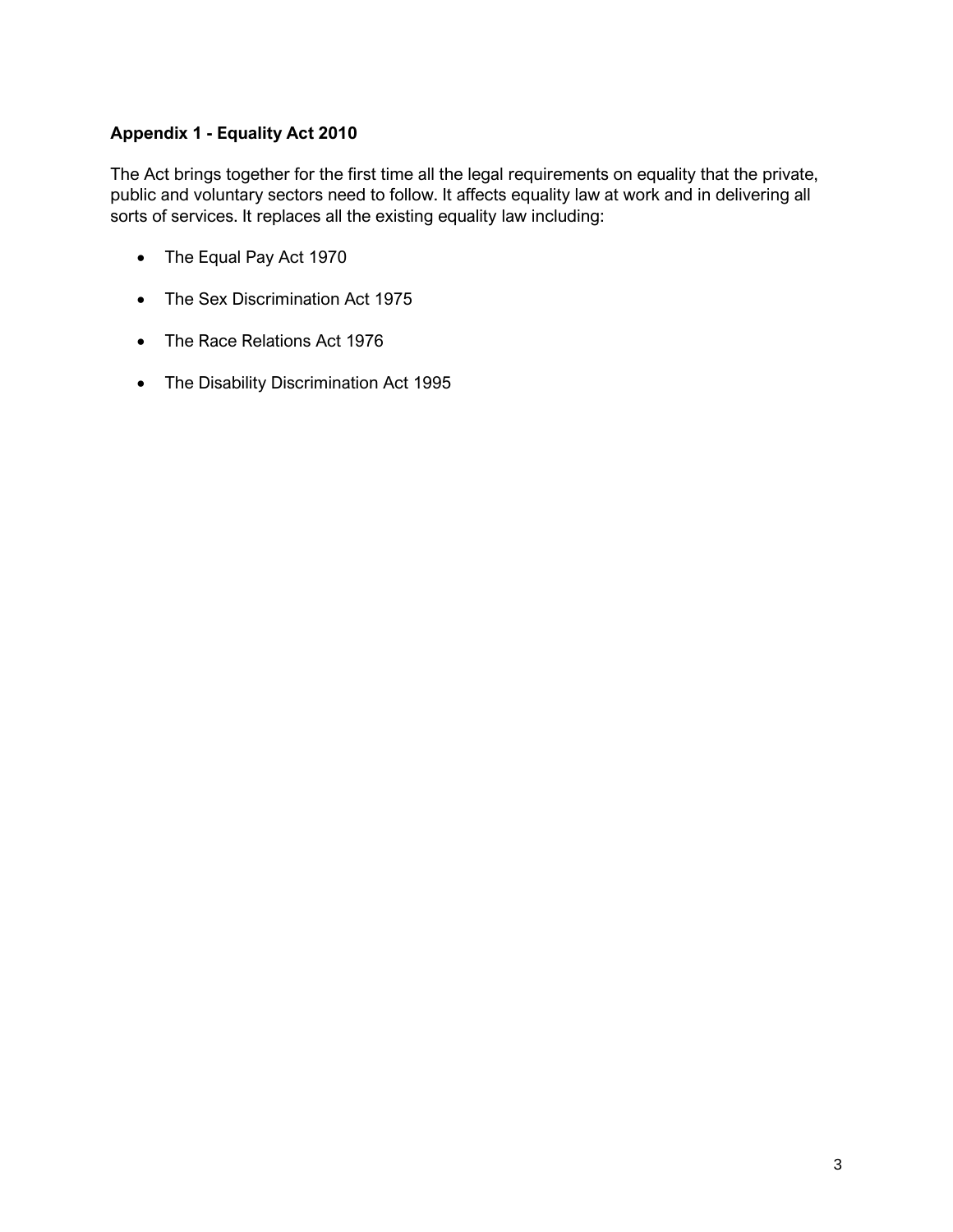## **Appendix 2 - The Protected Characteristics: key points**

The Act protects individuals and groups from discrimination based on their "protected characteristics". There are nine protected characteristics and they vary slightly in their bearing according to whether a person is using a service or at \*work:

- Age
- Disability
- Gender Reassignment
- Marriage and Civil Partnership
- Pregnancy and Maternity
- Race
- Religion or Belief
- Sex
- Sexual Orientation

## **Age**

The Act protects people of all ages. However, different treatment because of age is not unlawful direct or indirect discrimination if you can justify it, i.e. if you can demonstrate that it is a proportionate means of meeting a legitimate aim. Age is the only protected characteristic that allows employers to justify direct discrimination.

## **Disability**

The Act has made it easier for a person to show that they are disabled and protected from disability discrimination. Under the Act, a person is disabled if they have a physical or mental impairment which has a substantial and long term adverse effect on their ability to carry out normal day-to-day activities, which would include things like using a telephone, reading a book or using public transport.

6 THE EQUALITY ACT – WHAT'S NEW FOR EMPLOYERS? As before, the Act puts a duty on you as an employer to make reasonable adjustments for your staff to help them overcome disadvantage resulting from an impairment (e.g. by providing assistive technologies to help visually impaired staff use computers effectively). The Act includes a new protection from discrimination arising from disability. This states that it is discrimination to treat a disabled person unfavourably because of something connected with their disability (e.g. a tendency to make spelling mistakes arising from dyslexia). This type of discrimination is unlawful where the employer or other person acting for the employer knows, or could reasonably be expected to know, that the person has a disability. This type of discrimination is only justifiable if an employer can show that it is a proportionate means of achieving a legitimate aim. Additionally, indirect discrimination now covers disabled people. This means that a job applicant or employee could claim that a particular rule or requirement you have in place disadvantages people with the same disability. Unless you could justify this, it would be unlawful. The Act also includes a new provision which makes it unlawful, except in certain circumstances, for employers to ask about a candidate's health before offering them work.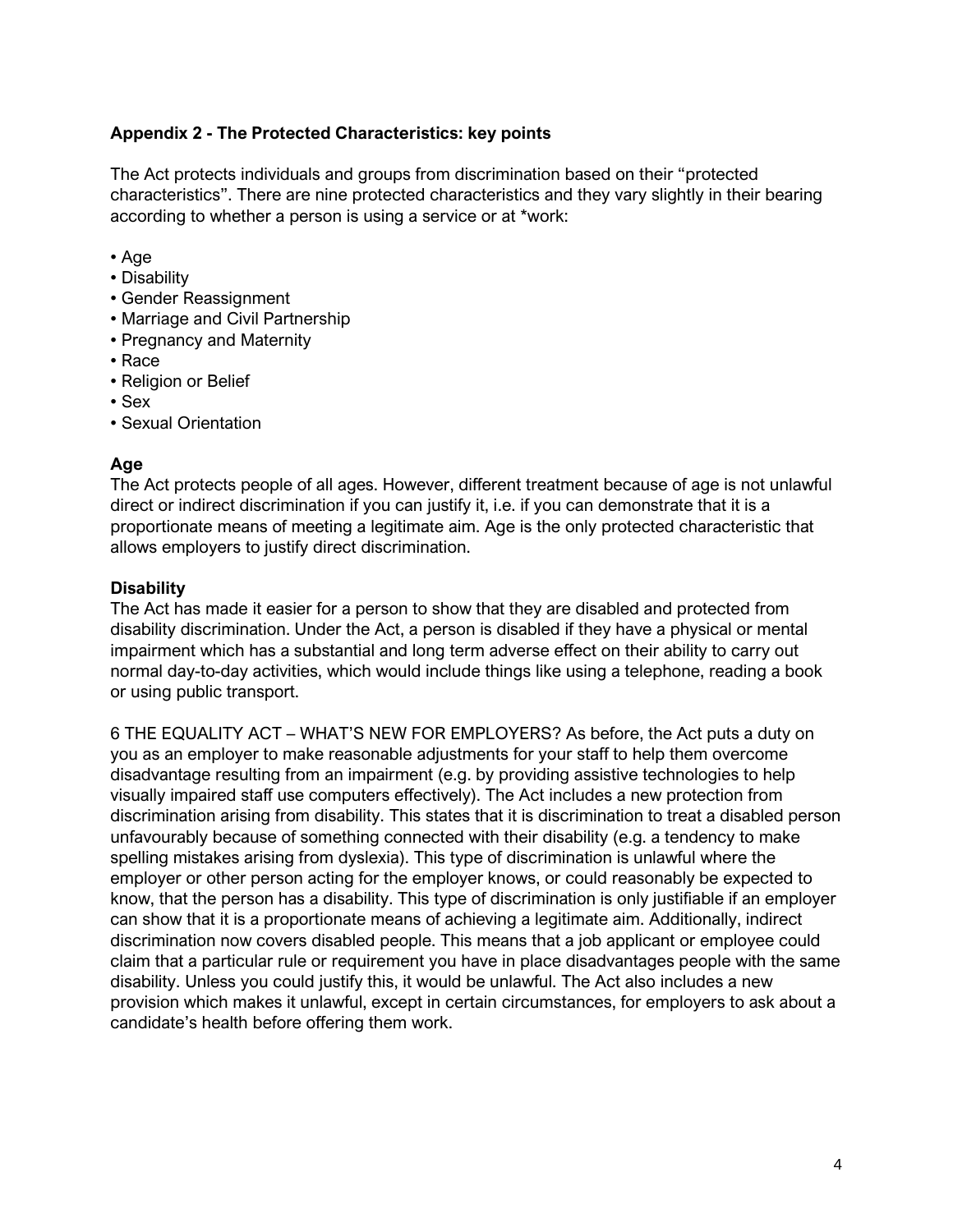## **Gender Reassignment**

The Act provides protection for transsexual people. A transsexual person is someone who proposes to, starts or has completed a process to change his or her gender. The Act no longer requires a person to be under medical supervision to be protected – so a woman who decides to live as a man but does not undergo any medical procedures would be covered. It is discrimination to treat transsexual people less favourably for being absent from work because they propose to undergo, are undergoing or have undergone gender reassignment than they would be treated if they were absent because they were ill or injured.

## **Marriage and Civil Partnership**

The Act protects employees who are married or in a civil partnership against discrimination. Single people are not protected.

## **Pregnancy and Maternity**

A woman is protected against discrimination on the grounds of pregnancy and maternity during the period of her pregnancy and any statutory maternity leave to which she is entitled. During this period, pregnancy and maternity discrimination cannot be treated as sex discrimination. You must not take into account an employee's period of absence due to pregnancy-related illness when making a decision about her employment.

## **Race**

For the purposes of the Act 'race' includes colour, nationality and ethnic or national origins.

## **Religion or belief**

In the Equality Act, religion includes any religion. It also includes a lack of religion, in other words employees or jobseekers are protected if they do not follow a certain religion or have no religion at all. Additionally, a religion must have a clear structure and belief system. Belief means any religious or philosophical belief or a lack of such belief. To be protected, a belief must satisfy various criteria, including that it is a weighty and substantial aspect of human life and behaviour. Denominations or sects within a religion can be considered a protected religion or religious belief. Discrimination because of religion or belief can occur even where both the discriminator and recipient are of the same religion or belief.

## **Sex**

Both men and women are protected under the Act.

## **Sexual orientation**

The Act protects bisexual, gay, heterosexual and lesbian people.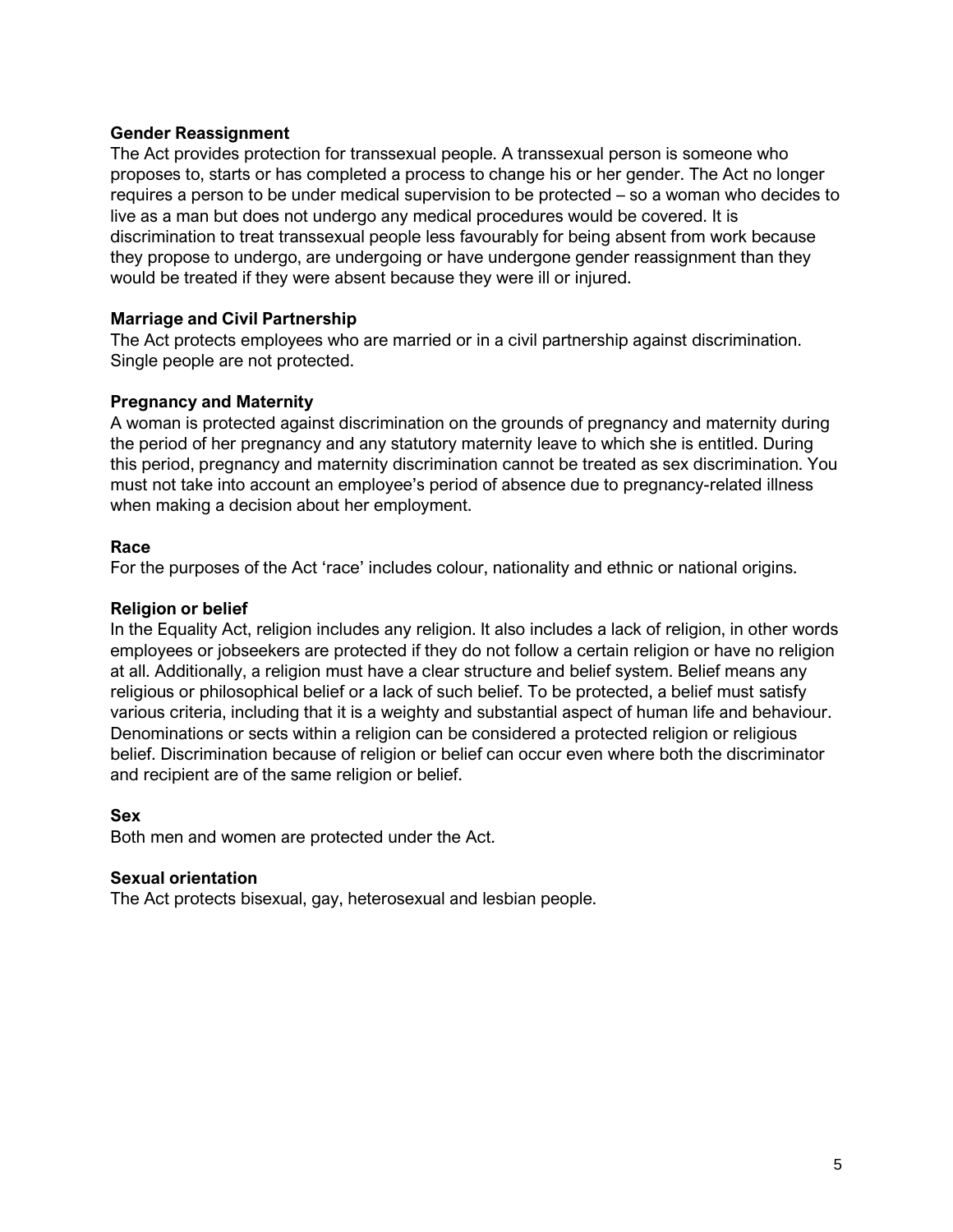## **Appendix 3 - Types of discrimination: definitions**

## **Direct discrimination**

Direct discrimination occurs when someone is treated less favourably than another person because of a protected characteristic they have or are thought to have (see perception discrimination below), or because they associate with someone who has a protected characteristic (see discrimination by association below).

## **Discrimination by association**

Already applies to race, religion or belief and sexual orientation. Now extended to cover age, disability, gender reassignment and sex. This is direct discrimination against someone because they associate with another person who possesses a protected characteristic.

#### **Perception discrimination**

Already applies to age, race, religion or belief and sexual orientation. Now extended to cover disability, gender reassignment and sex. This is direct discrimination against an individual because others think they possess a particular protected characteristic. It applies even if the person does not actually possess that characteristic.

#### **Indirect discrimination**

Already applies to age, race, religion or belief, sex, sexual orientation and marriage and civil partnership. Now extended to cover disability and gender reassignment. Indirect discrimination can occur when you have a condition, rule, policy or even a practice in your company that applies to everyone but particularly disadvantages people who share a protected characteristic. Indirect discrimination can be justified if you can show that you acted reasonably in managing your business, i.e. that it is 'a proportionate means of achieving a legitimate aim'. A legitimate aim might be any lawful decision you make in running your business or organisation, but if there is a discriminatory effect, the sole aim of reducing costs is likely to be unlawful. Being proportionate really means being fair and reasonable, including showing that you've looked at 'less discriminatory' alternatives to any decision you make

#### **Harassment**

Harassment is "unwanted conduct related to a relevant protected characteristic, which has the purpose or effect of violating an individual's dignity or creating an intimidating, hostile, degrading, humiliating or offensive environment for that individual". Harassment applies to all protected characteristics except for pregnancy and maternity and marriage and civil partnership. Employees will now be able to complain of behaviour that they find offensive even if it is not directed at them, and the complainant need not possess the relevant characteristic themselves. Employees are also protected from harassment because of perception and association (see page 2).

#### **Third party harassment**

Already applies to sex. Now extended to cover age, disability, gender reassignment, race, religion or belief and sexual orientation. The Equality Act makes you potentially liable for harassment of your employees by people (third parties) who are not employees of your company, such as customers or clients. You will only be liable when harassment has occurred on at least two previous occasions, you are aware that it has taken place, and have not taken reasonable steps to prevent it from happening again.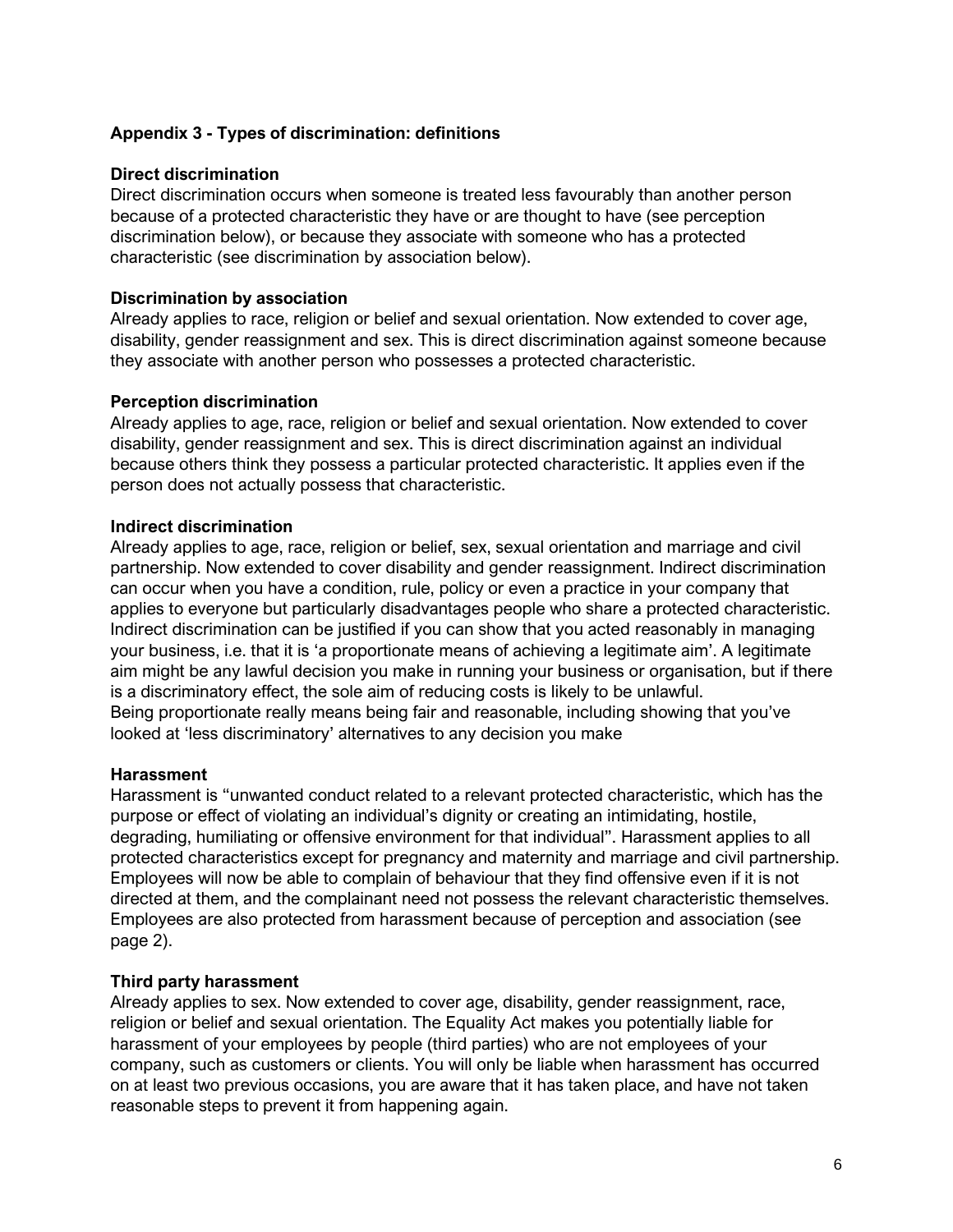## **Victimisation**

Victimisation occurs when an employee is treated badly because they have made or supported a complaint or raised a grievance under the Equality Act; or because they are suspected of doing so. An employee is not protected from victimisation if they have maliciously made or supported an untrue complaint. There is no longer a need to compare treatment of a complainant with that of a person who has not made or supported a complaint under the Act.